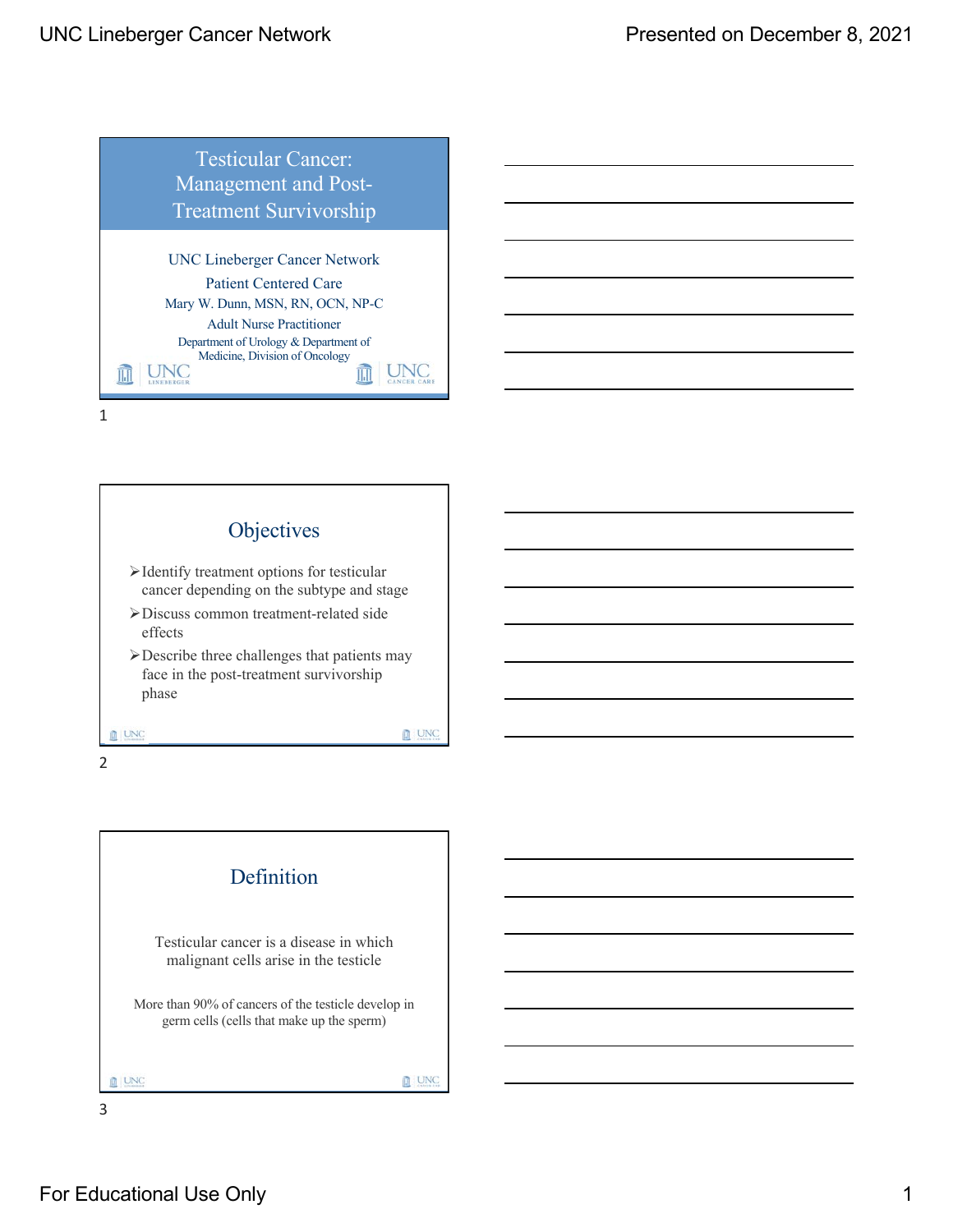





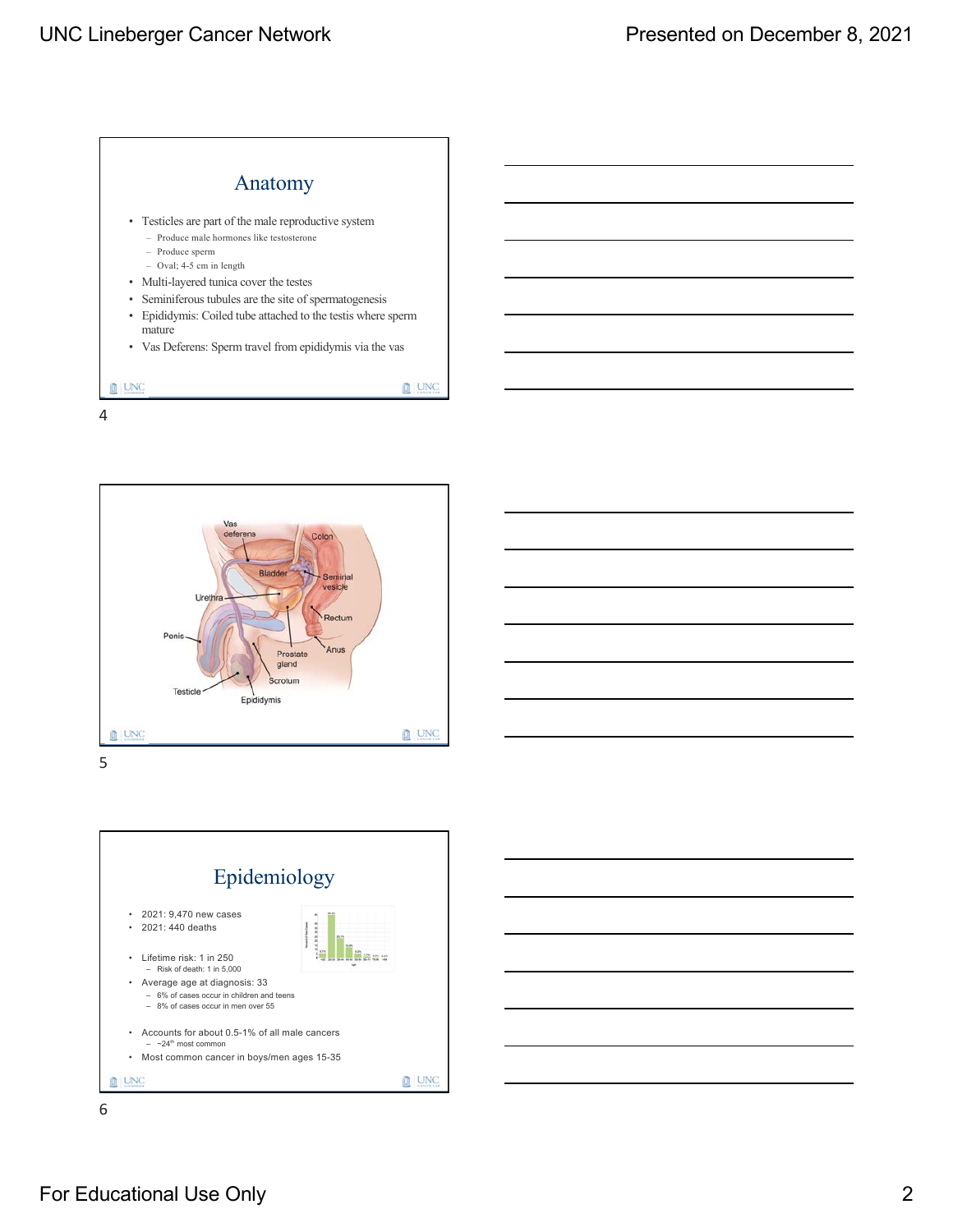



Risk factors v Cryptorchidism (undescended testicle)  $\div$  7-10% of patients w/ testicular cancer have cryptorchidism v Family history v Father or brother v Only a small # occur in families  $\div$  HIV v Personal history v 3-4% of men will develop bilateral tumors ◆ Caucasian v Infertility  $\bigcirc$  2.8 x more likely than general population **D** UNC 8



For Educational Use Only 3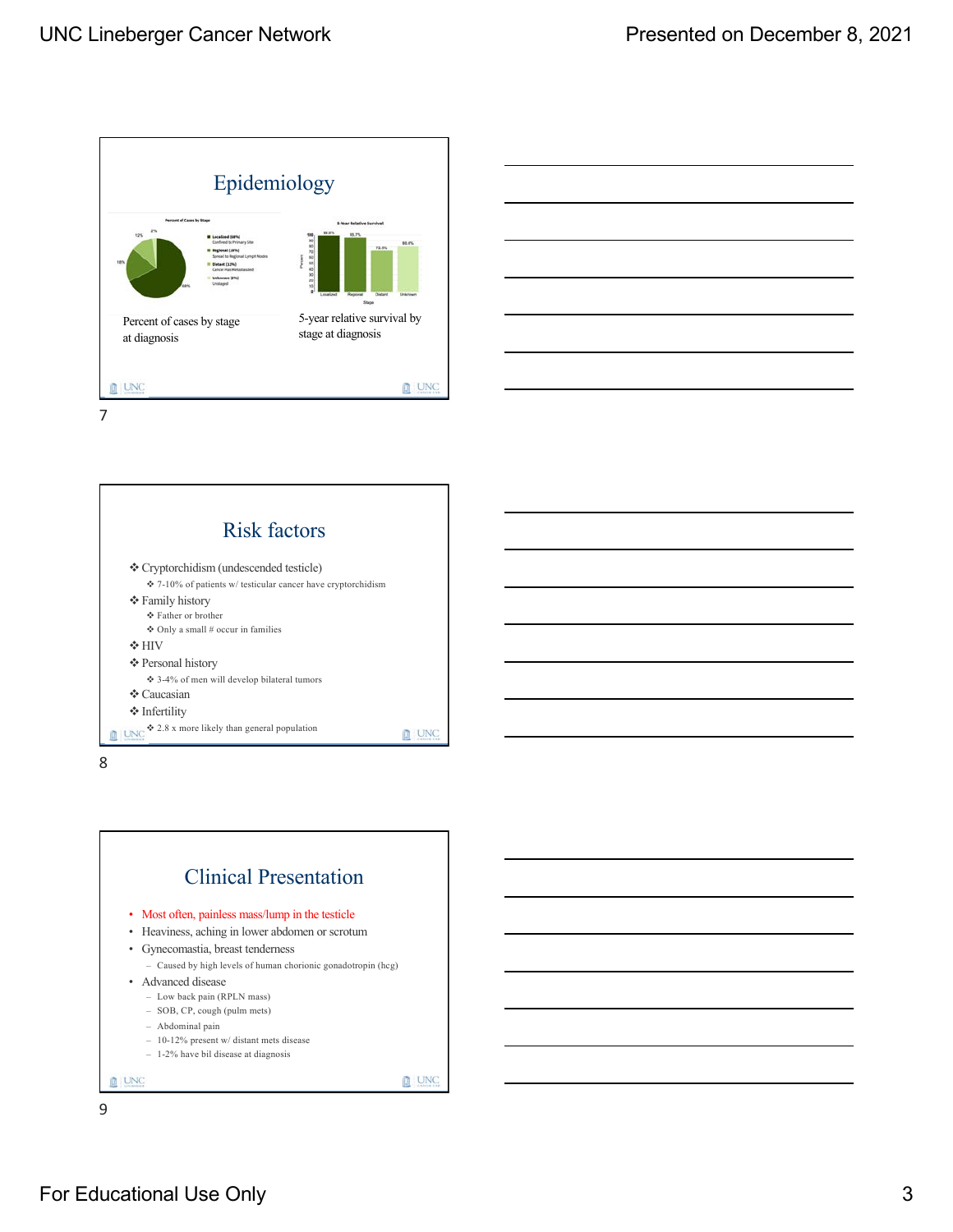



11

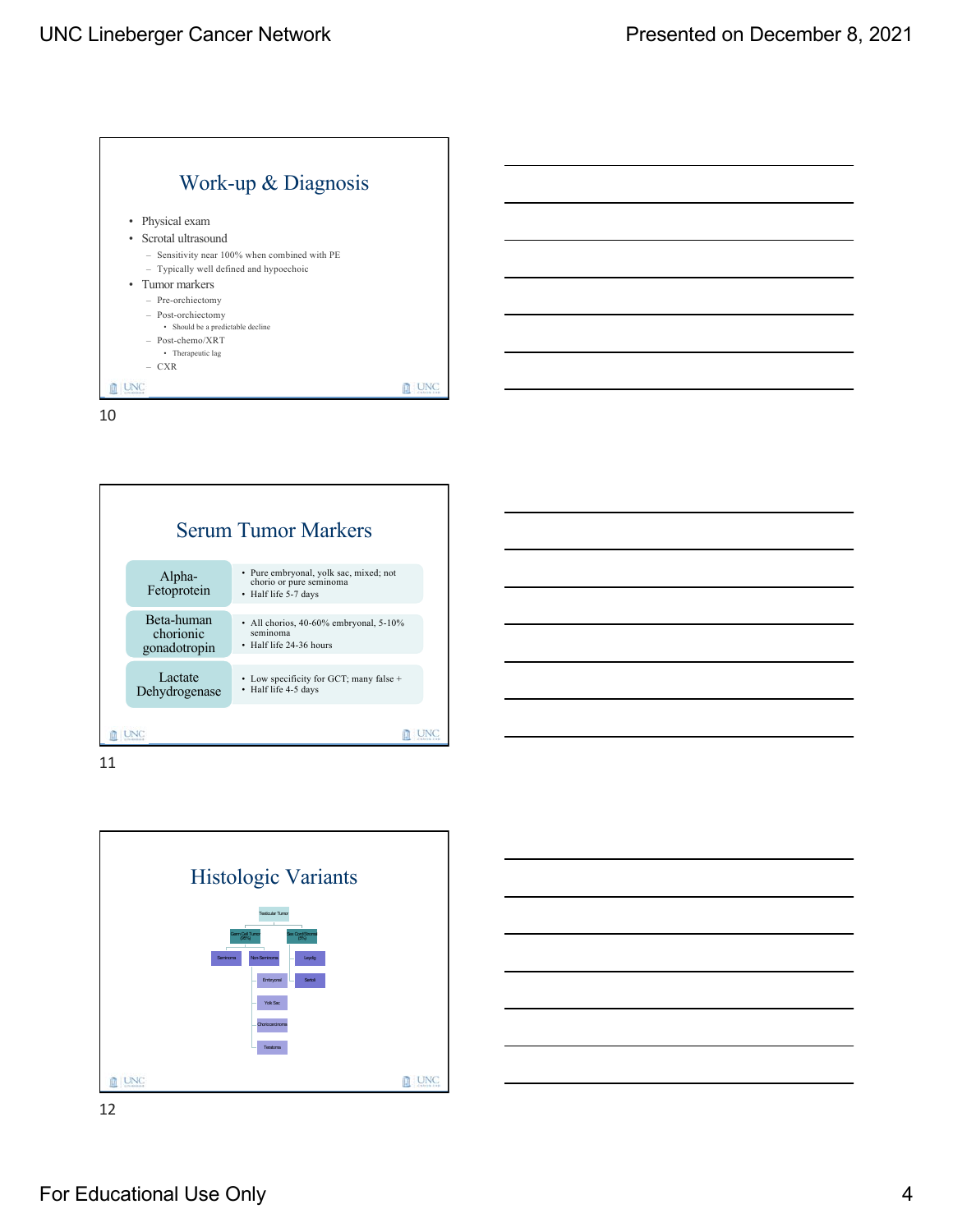|                | <b>NSGCT</b> vs Seminoma                                                                                                                  |                                                                                                 |
|----------------|-------------------------------------------------------------------------------------------------------------------------------------------|-------------------------------------------------------------------------------------------------|
| $\mathbf{1}$   | Mixed Tumor<br>1. Mixture of seminoma and nonseminoma                                                                                     | Classic<br>$\mathbf{L}$<br>1. 95% of Seminomas                                                  |
| $\mathcal{L}$  | Embryonal Carcinoma<br>Grey/white fleshy mass, papillary projections<br>1.<br>2. AFP and HCG                                              | Large uniform cells with clear cytoplasm and<br>2.<br>distinct cell borders, lobulated and pale |
| $\mathbf{R}$   | Yolk sac Tumor                                                                                                                            | 2. Spermatocytic                                                                                |
|                | 1. Yellow/pale grey, Schiller-Duvall bodies<br>2. AFP and HCG                                                                             | 5% of Seminomas<br>1.<br>Low metastatic potential<br>2                                          |
| 4              | Choriocarcinoma<br>1. Grey/white, syncytiotrophoblasts and<br>cytotrophoblasts                                                            |                                                                                                 |
|                | 2. Never AFP, always HCG                                                                                                                  |                                                                                                 |
|                | Worst prognosis of all testis tumors<br>3.                                                                                                |                                                                                                 |
| 5 <sup>1</sup> | Teratoma<br>1. Cystic with multiple germ cell layers in<br>different stages of maturation<br>No AFP or HCG<br>$\mathcal{D}_{\mathcal{A}}$ |                                                                                                 |
|                | Chemo and radiation resistant<br>$\ddot{ }$                                                                                               |                                                                                                 |
|                |                                                                                                                                           |                                                                                                 |

| <b>Age/STMs/Treatment Response</b> |  |
|------------------------------------|--|
|------------------------------------|--|

| Tumor           | Age       | <b>AFP</b> | <b>HCG</b> | <b>XRT</b> | Chemo     |
|-----------------|-----------|------------|------------|------------|-----------|
| <b>Yolk Sac</b> | < 10      | Maybe      | Maybe      | Resistant  | Sensitive |
| Chorio          | $20 - 30$ | Never      | Always     | Resistant  | Sensitive |
| Embryonal       | $25 - 35$ | Maybe      | Maybe      | Resistant  | Sensitive |
| Teratoma        | $25 - 35$ | Never      | Never      | Resistant  | Resistant |
| Seminoma        | $30 - 40$ | Never      | Maybe      | Sensitive  | Sensitive |

ū 14



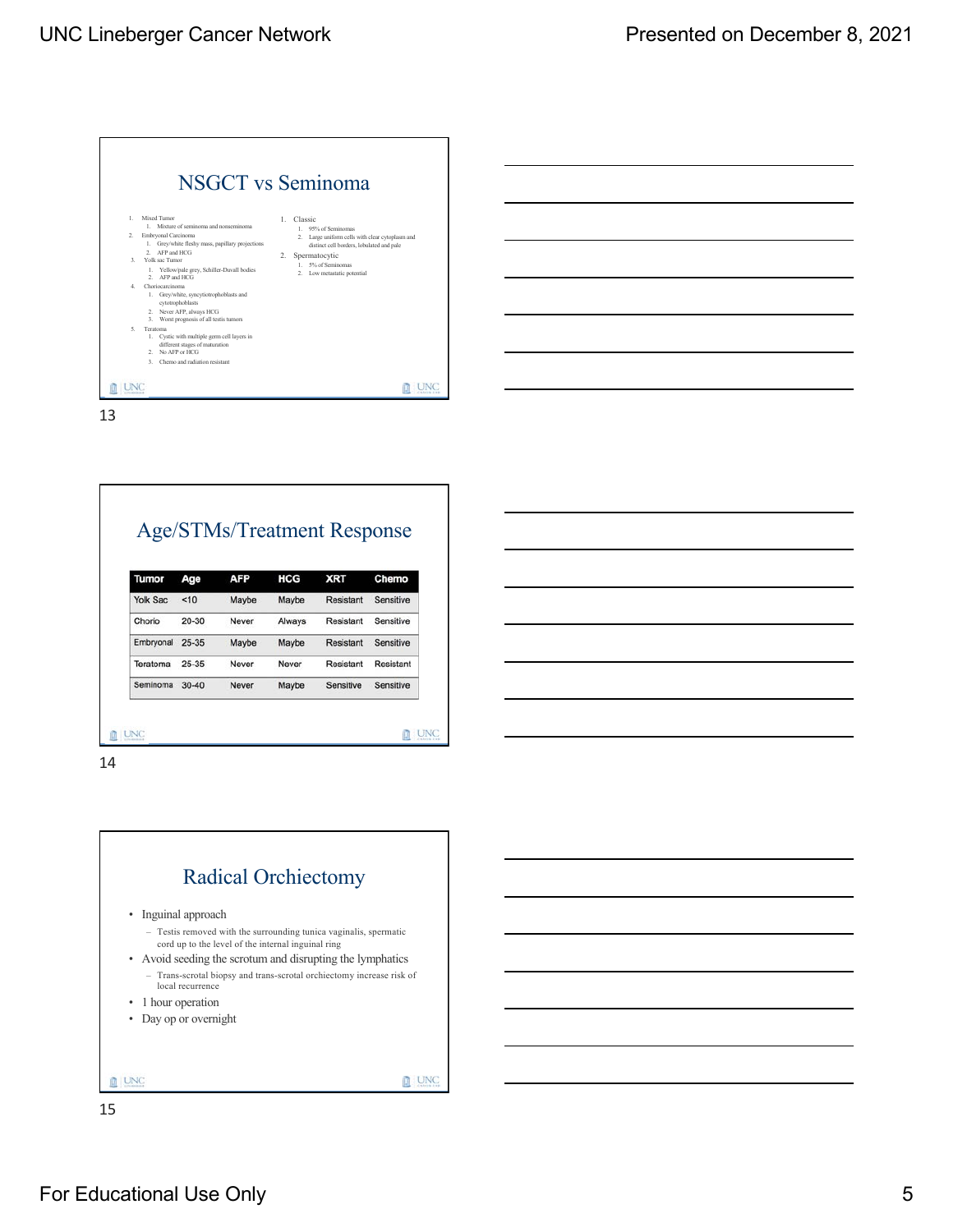



17

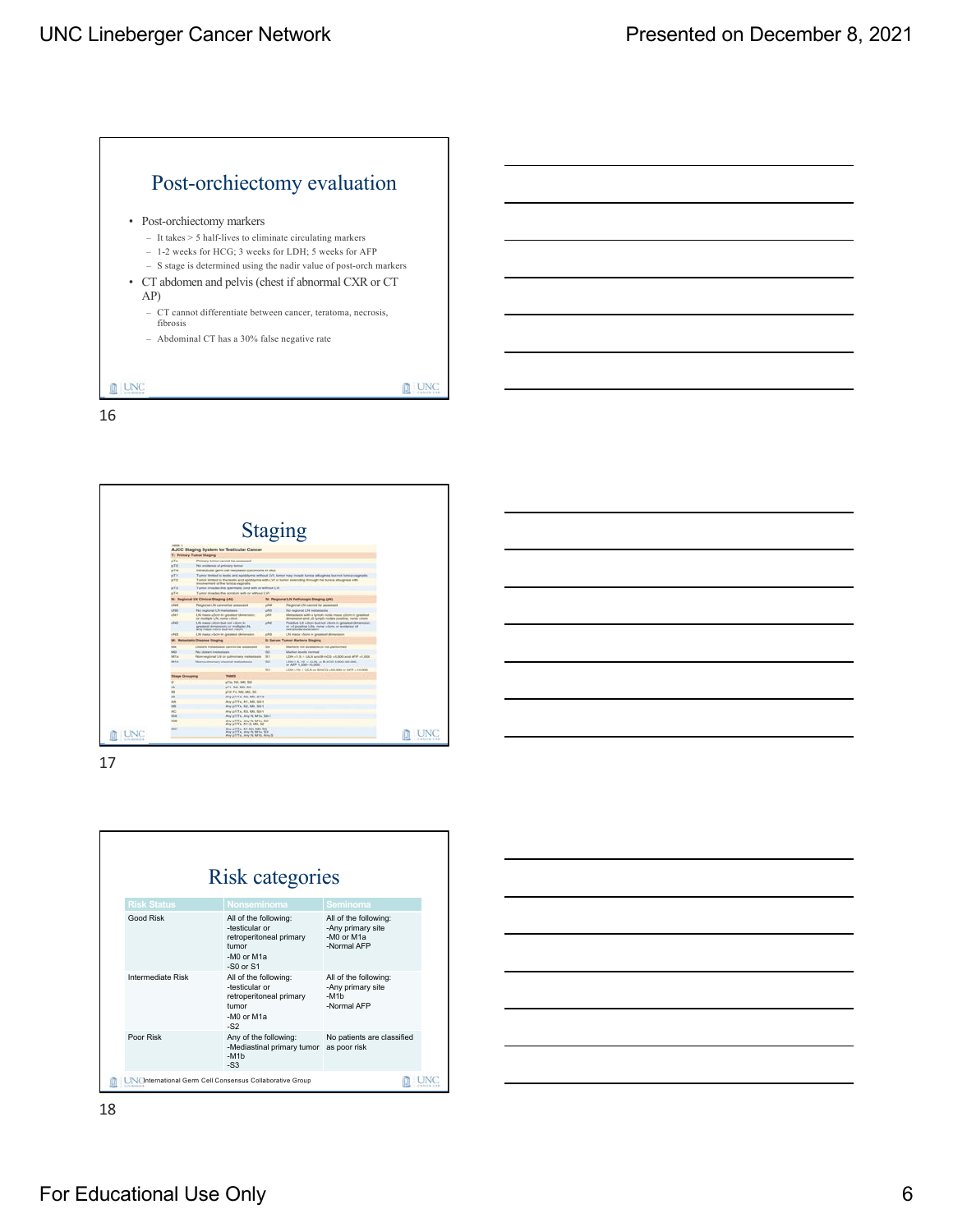



20



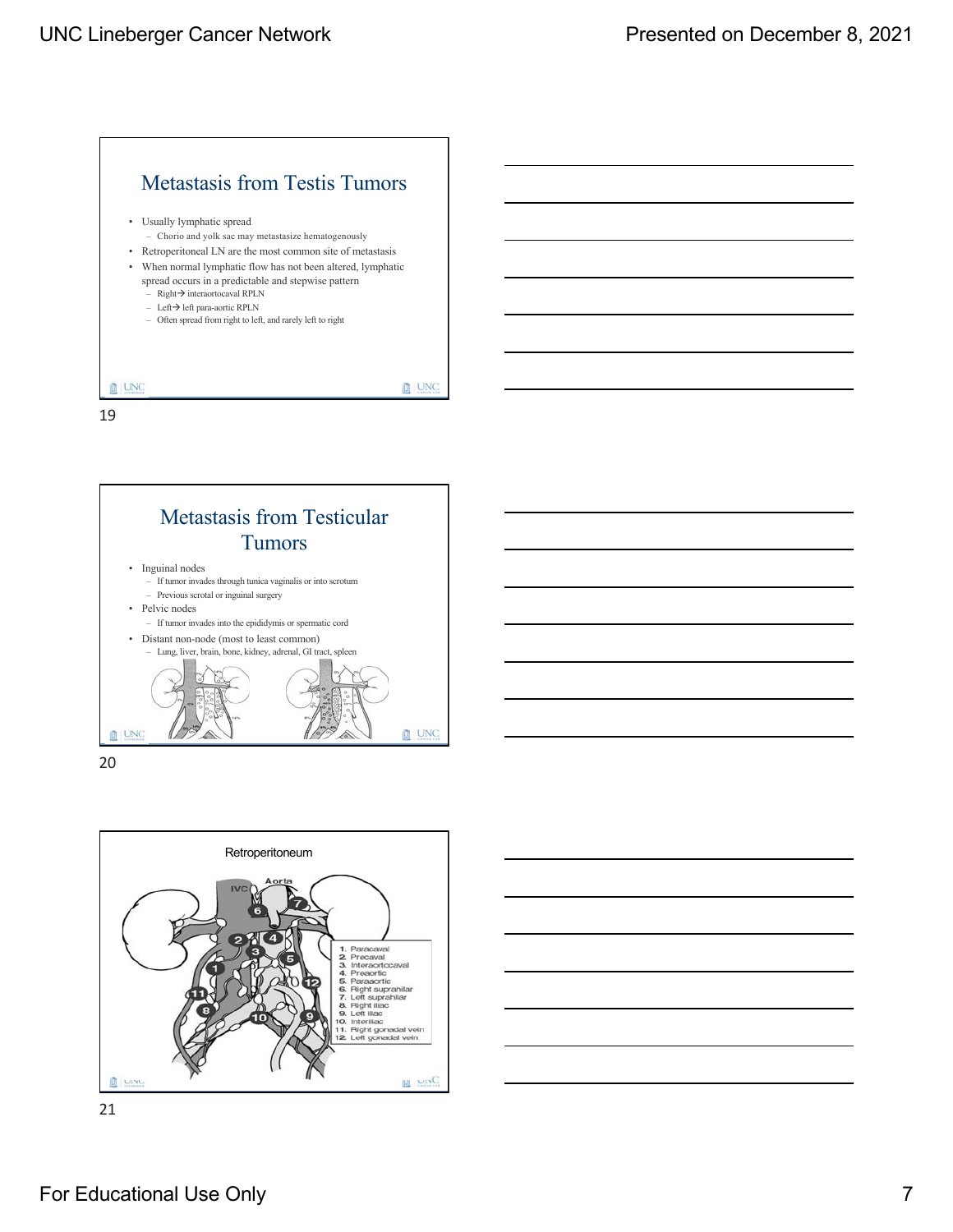





23



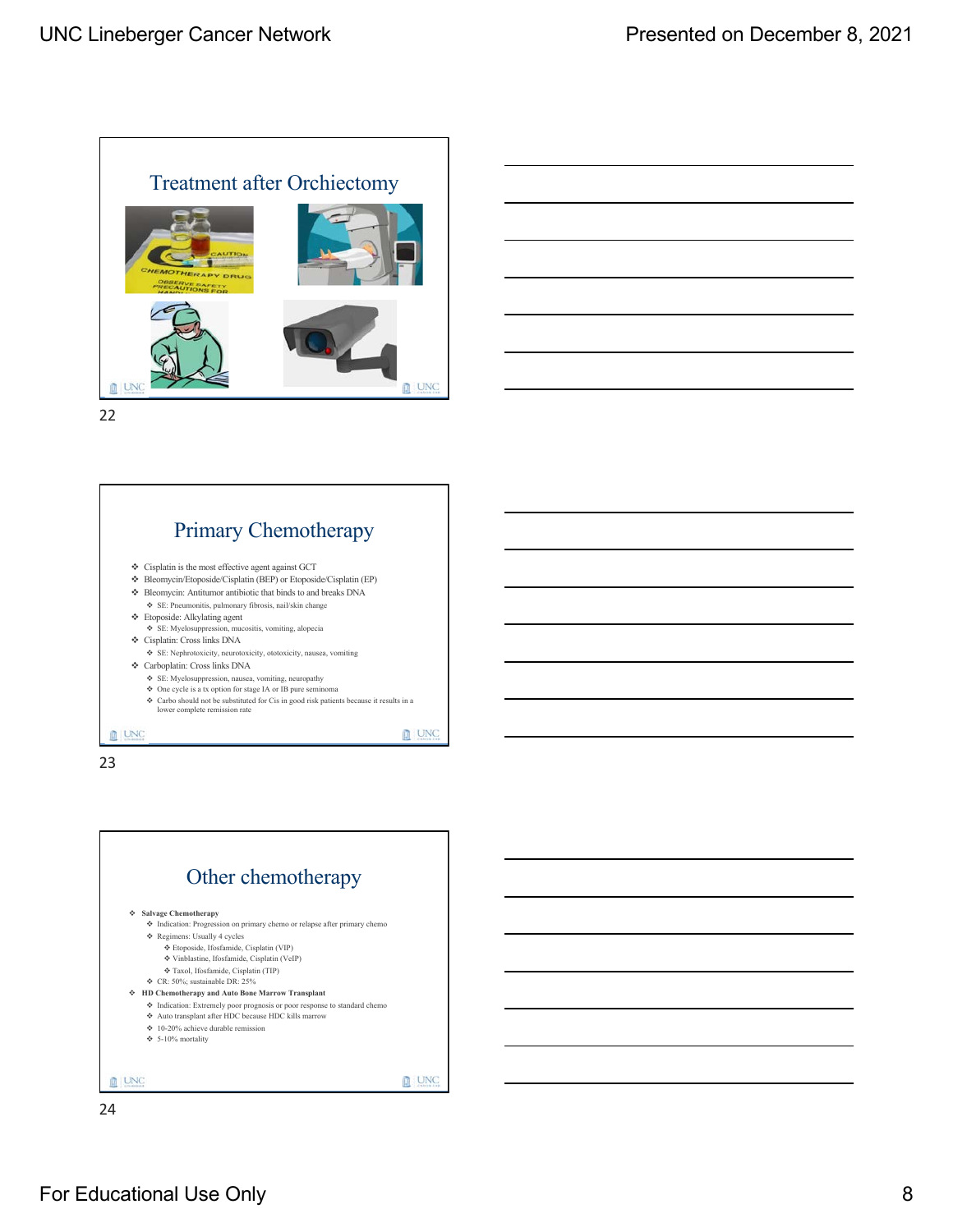





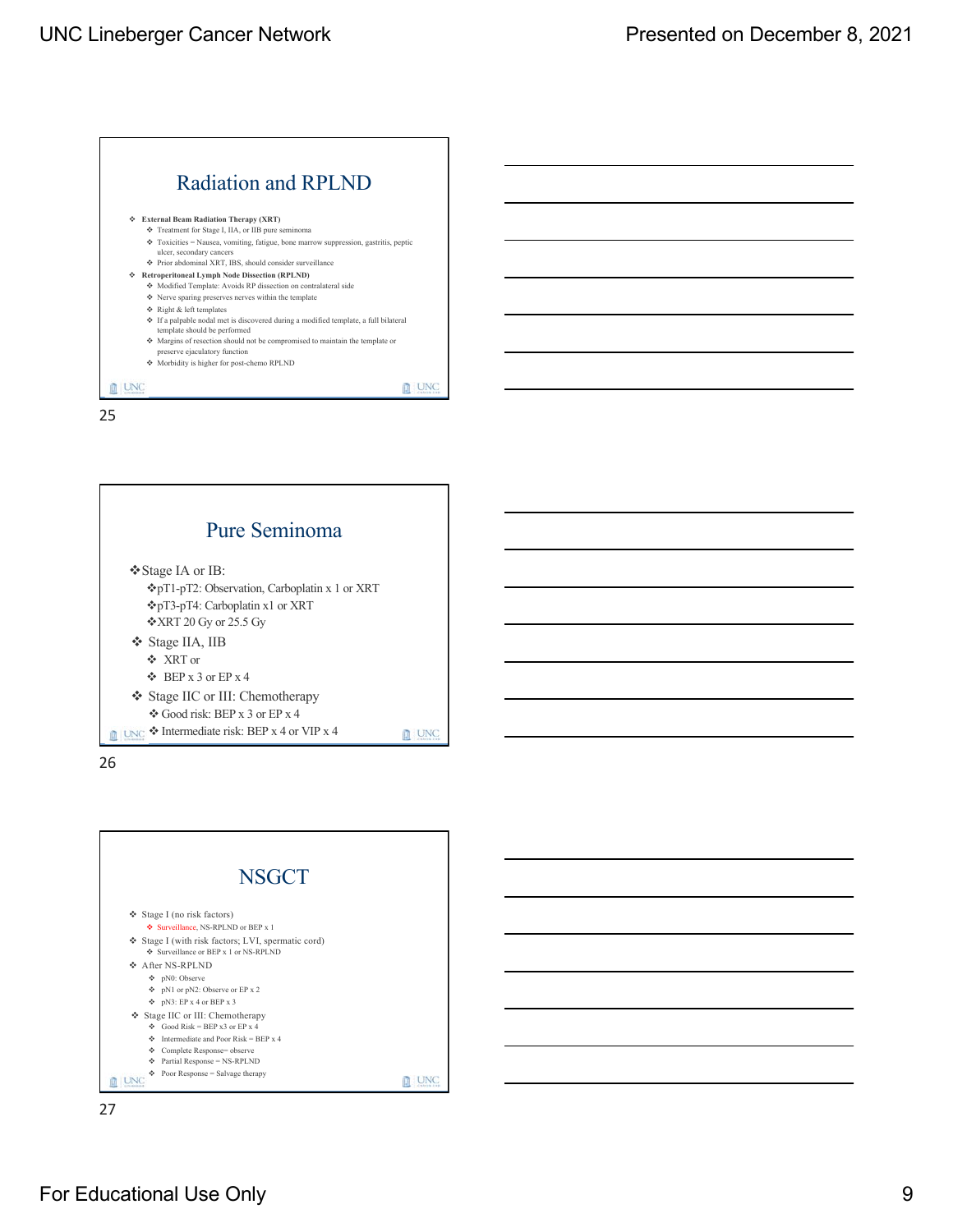| <b>Stage</b> | <b>Risk Status</b> | Seminoma | Nonseminoma |
|--------------|--------------------|----------|-------------|
|              | ٠                  | >98%     | >98%        |
| IIA or IIB   | ٠                  | >95%     | >95%        |
| IIC or III   | Good               | 86%      | 94%         |
|              | Intermediate       | 72%      | 83%         |
|              | Poor               | ٠        | 71%         |





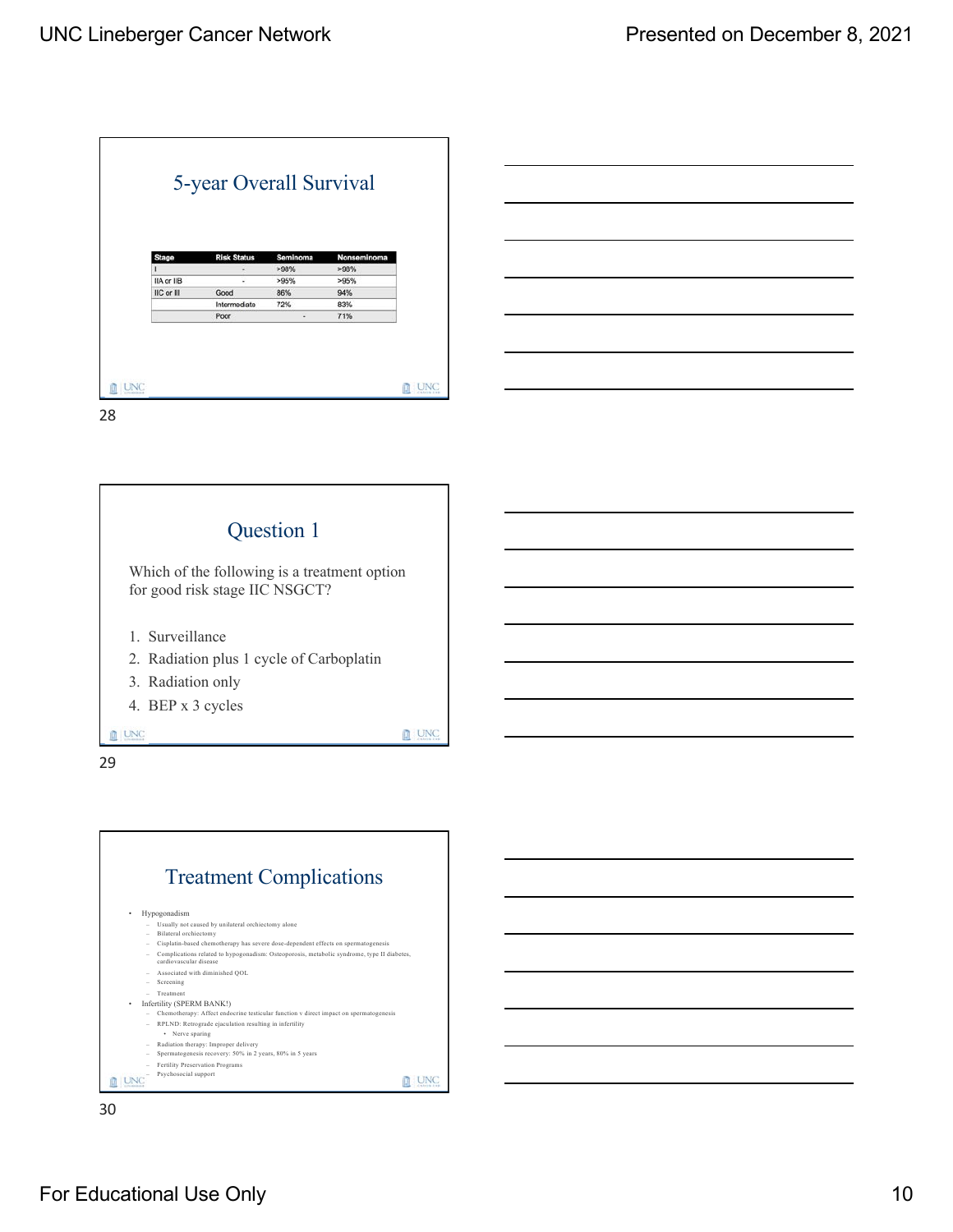



32



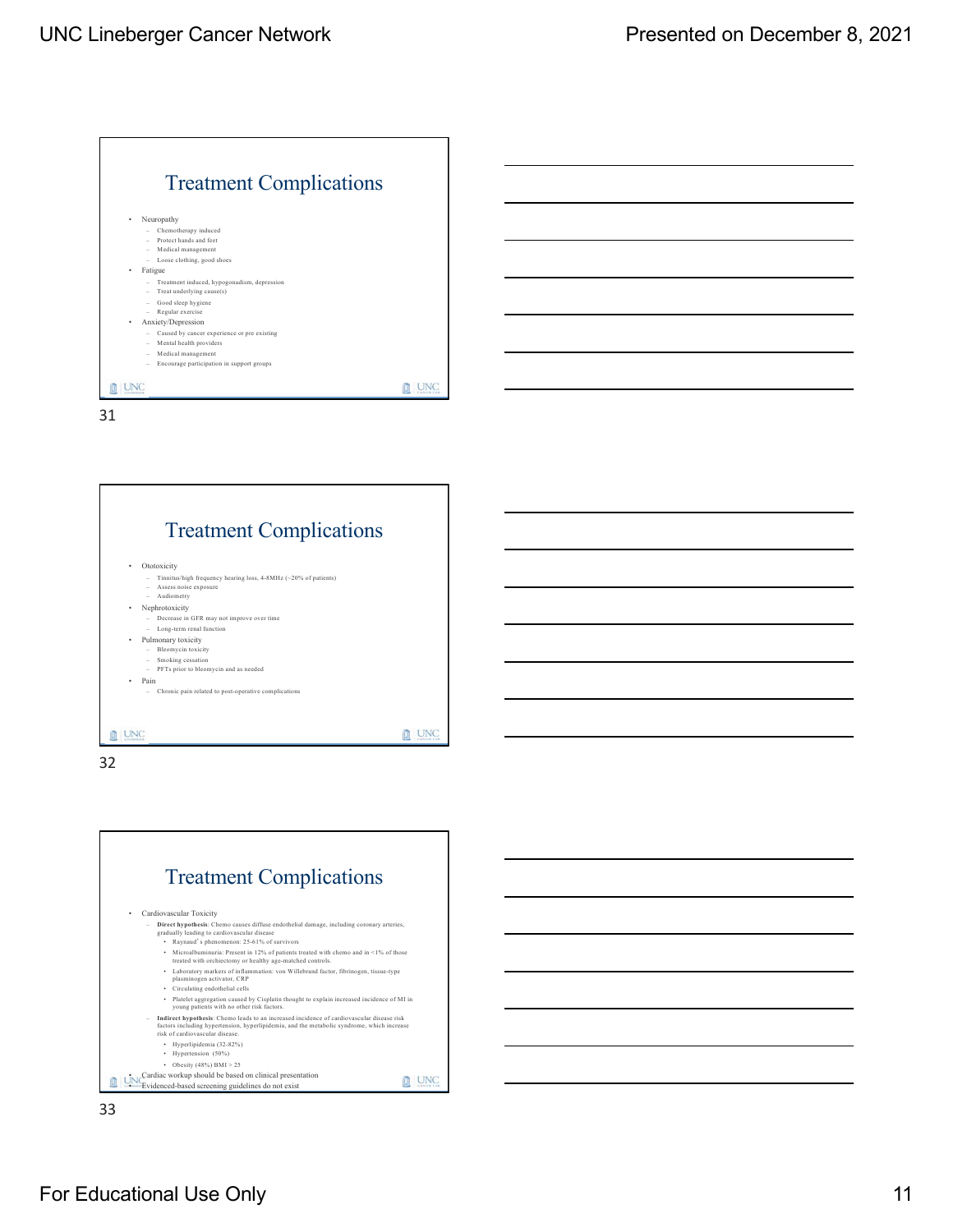



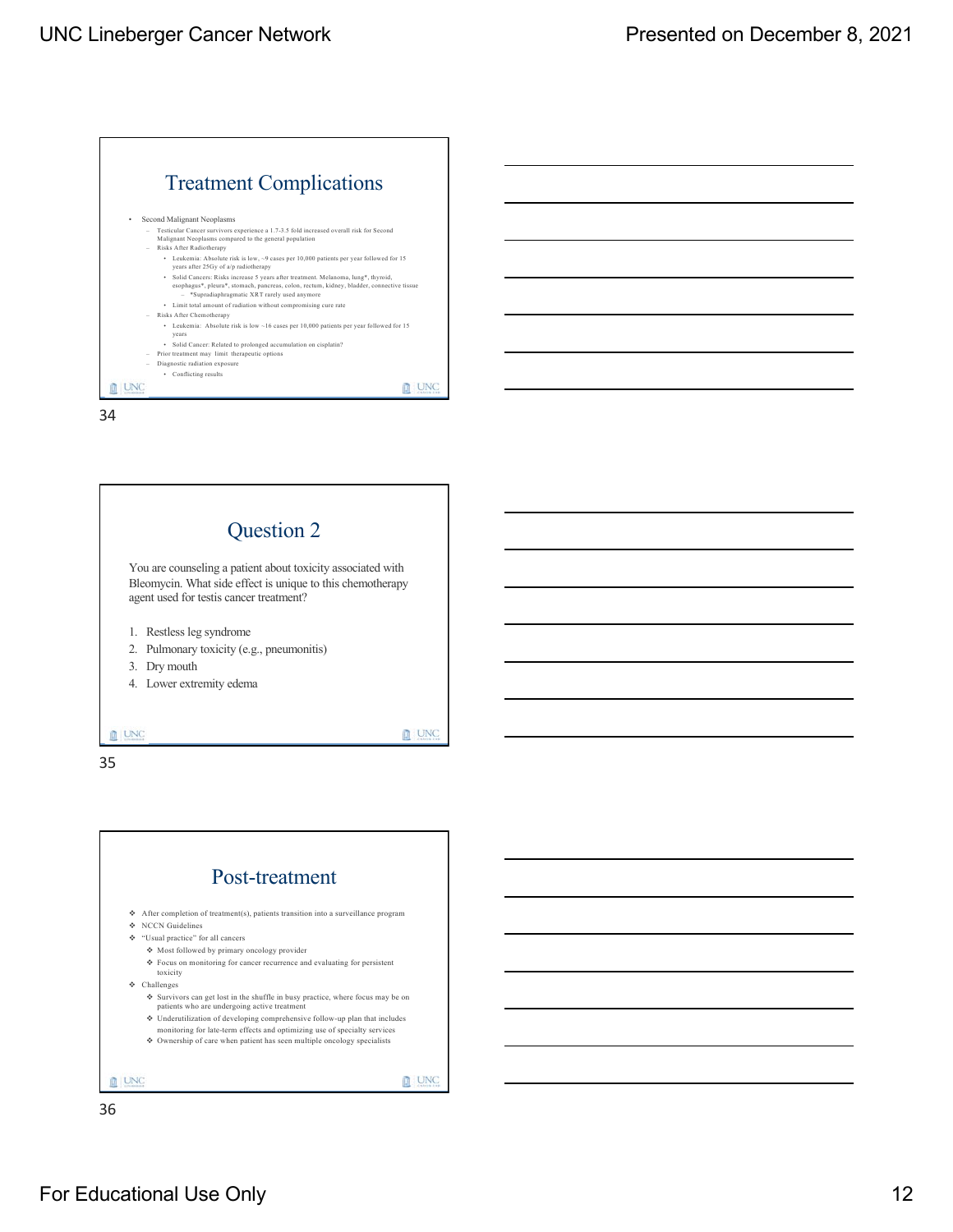



38

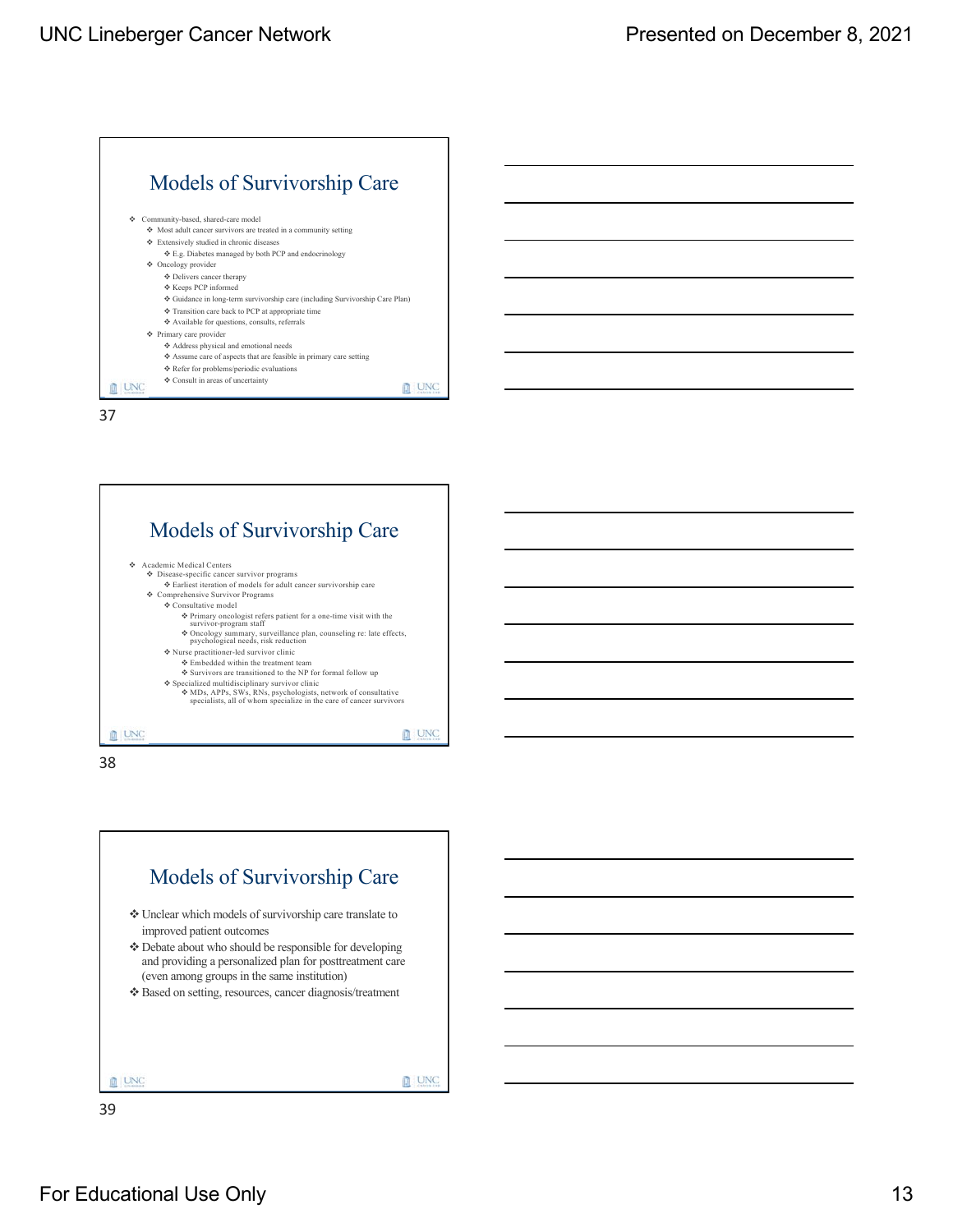



41

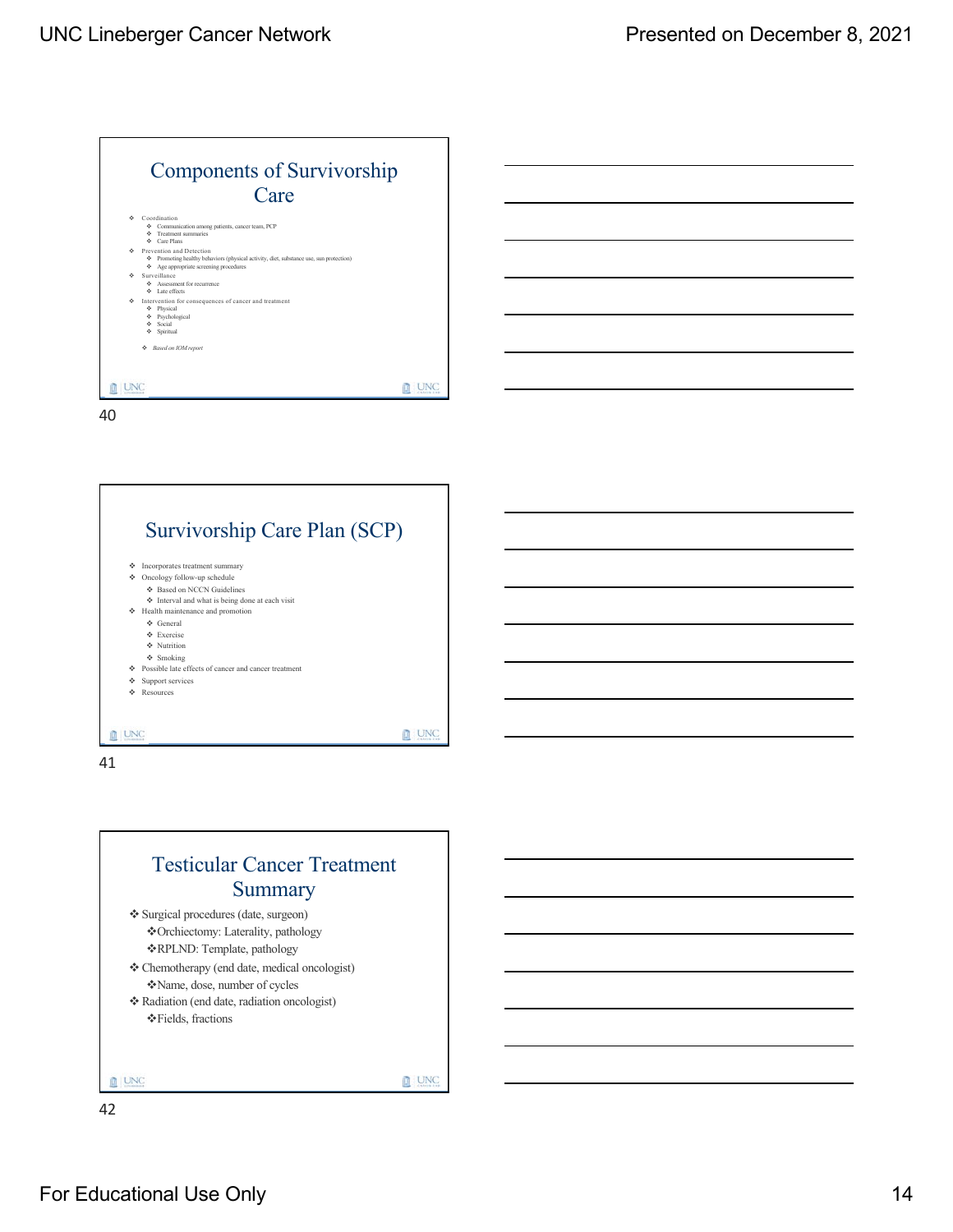



44



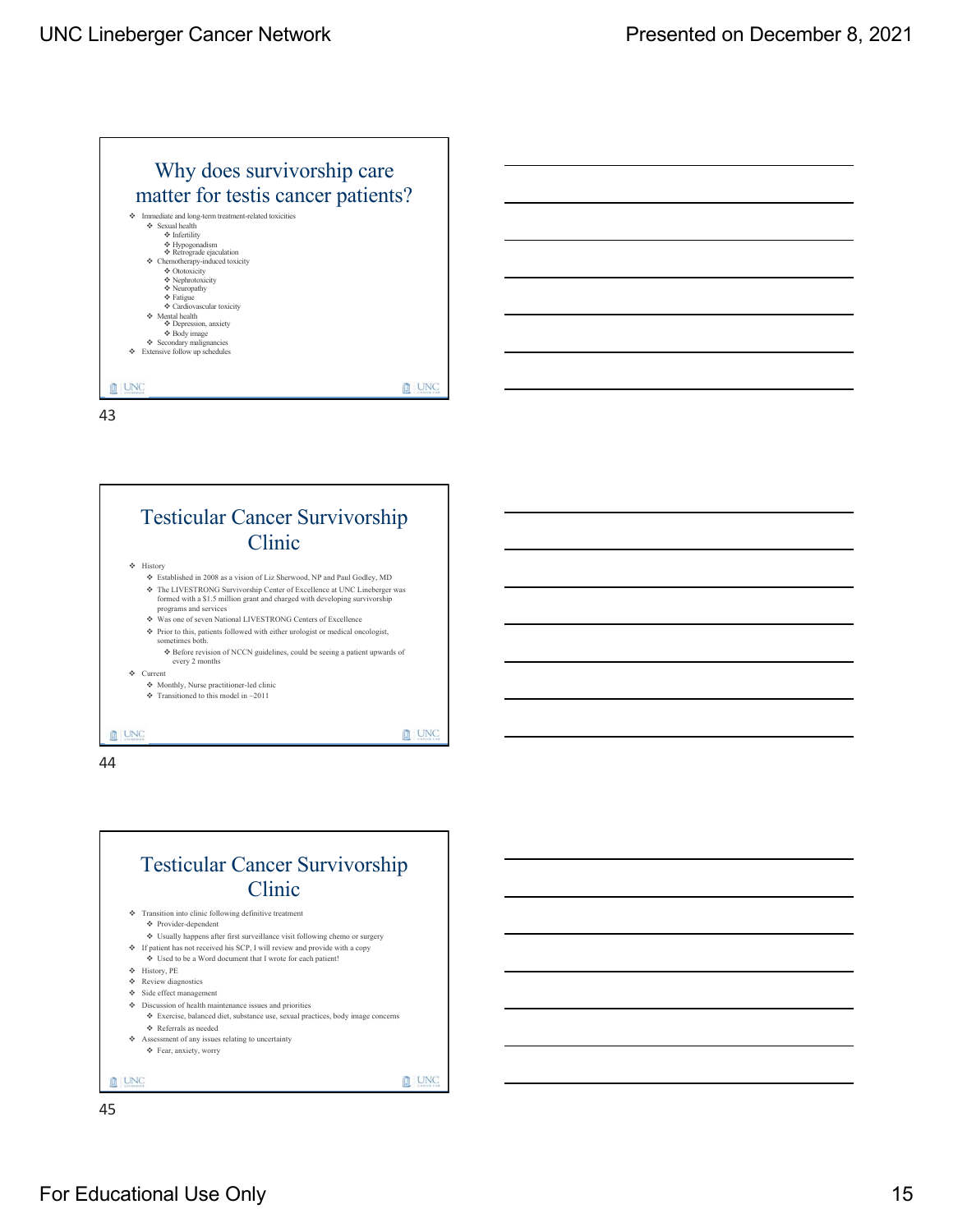



46



47

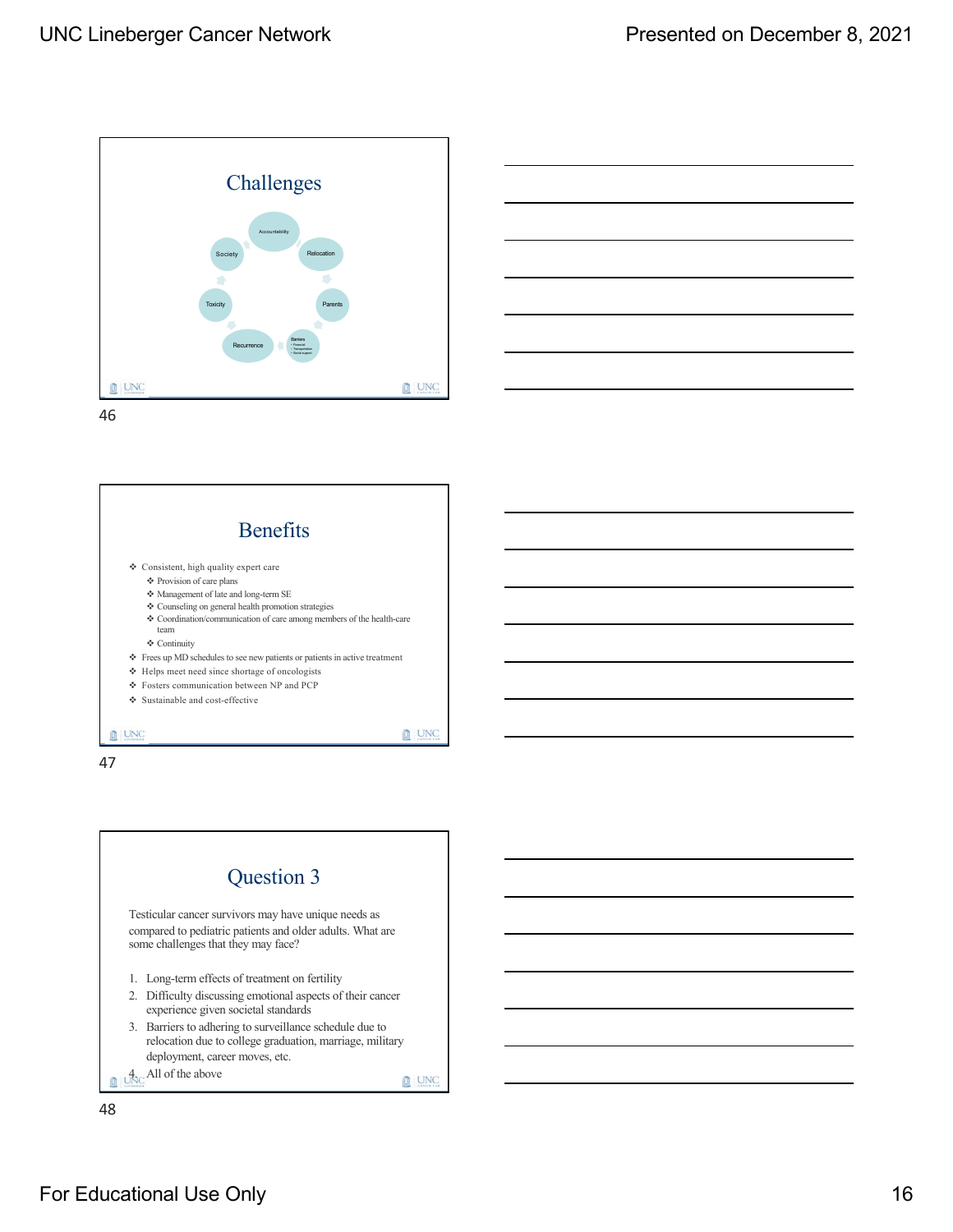## UNC Lineberger Cancer Network **Presented on December 8, 2021**